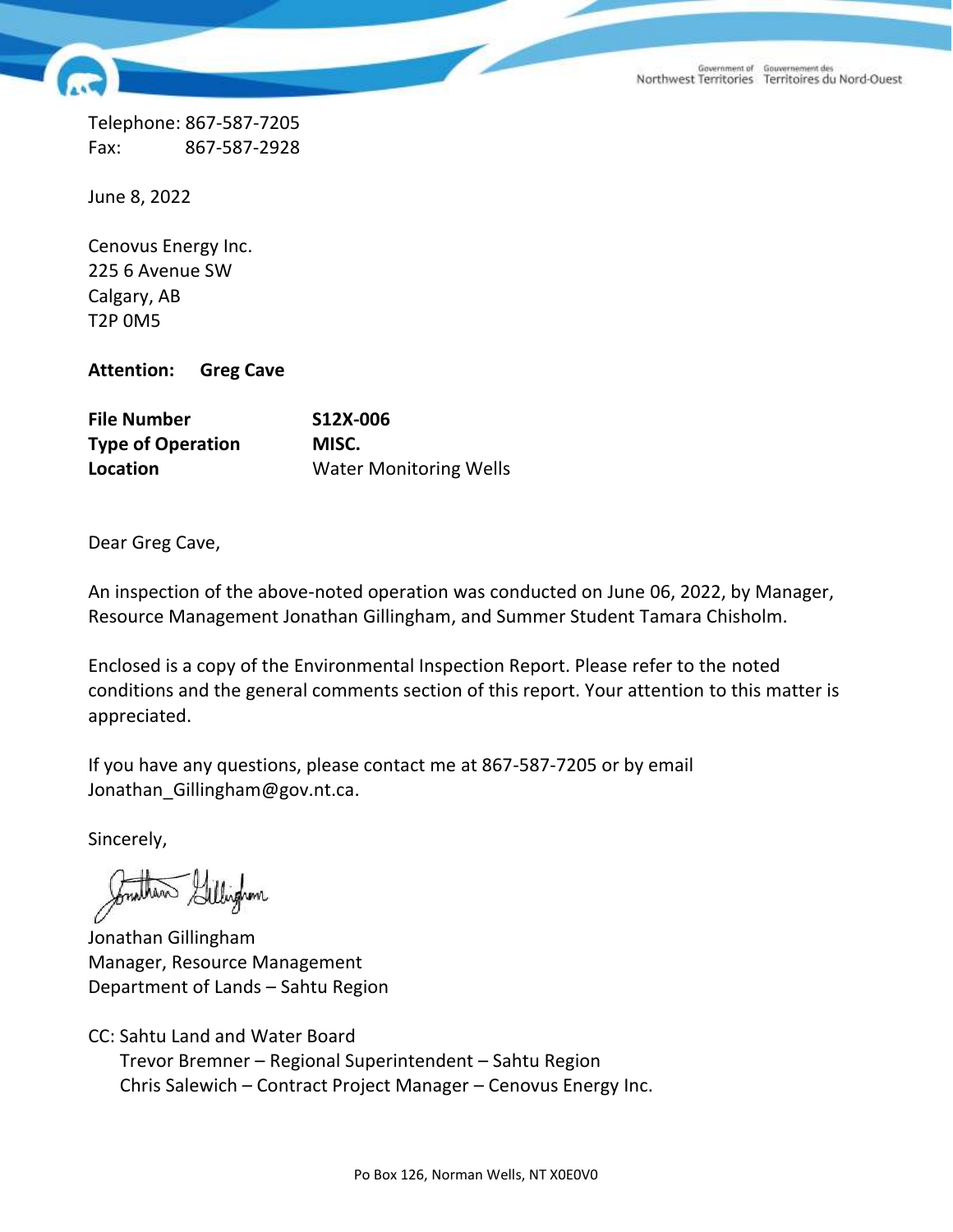## **ENVIRONMENTAL INSPECTION REPORT**

| <b>Permittee:</b>            | Cenovus Energy Inc.           | <b>Permit Expiry</b> | December 04,  |  |
|------------------------------|-------------------------------|----------------------|---------------|--|
|                              |                               | Date:                | 2017          |  |
| Land Use Permit No.          | S12X-006                      | <b>Previous</b>      | July 20, 2020 |  |
|                              |                               | Inspection:          |               |  |
|                              | N/A                           | Inspection           | June 06, 2022 |  |
| <b>Quarrying Permit No.</b>  |                               | Date:                |               |  |
| <b>Contractor:</b>           | N/A                           | Subcontractor:       | N/A           |  |
| Location(s) Inspected:       | <b>Water Monitoring Wells</b> |                      |               |  |
| <b>Current Stage of</b>      | Remediation                   |                      |               |  |
| <b>Operation:</b>            |                               |                      |               |  |
| <b>Program Modifications</b> | None                          |                      |               |  |
| Approved:                    |                               |                      |               |  |

**Condition of Operation "A" - Acceptable "U" - Unacceptable "N/A" - Not Applicable "N/I" - Not Inspected**

| <b>Operating Condition</b>            | Aspect Inspected                  |  |  |  |  |
|---------------------------------------|-----------------------------------|--|--|--|--|
|                                       | <b>Monitoring</b><br><b>Wells</b> |  |  |  |  |
| <b>Location as Permitted</b>          | A                                 |  |  |  |  |
| Time as Permitted                     | A                                 |  |  |  |  |
| Equipment as Approved (Type &         | N/A                               |  |  |  |  |
| Size)                                 |                                   |  |  |  |  |
| <b>Methods &amp; Techniques</b>       | A                                 |  |  |  |  |
| <b>Facilities</b>                     | N/A                               |  |  |  |  |
| Erosion (Control or Prevention)       | A                                 |  |  |  |  |
| Chemicals                             | N/A                               |  |  |  |  |
| <b>Wildlife and Fisheries Habitat</b> | A                                 |  |  |  |  |
| (Protection)                          |                                   |  |  |  |  |
| Wastes                                | N/A                               |  |  |  |  |
| Historical / Archaeological Sites     | A                                 |  |  |  |  |
| <b>Ecological Resources</b>           | A                                 |  |  |  |  |
| <b>Fuel Storage</b>                   | N/A                               |  |  |  |  |
| <b>Brush Disposal</b>                 | A                                 |  |  |  |  |
| <b>Restoration of Lands</b>           | A                                 |  |  |  |  |
| Permits                               | N/A                               |  |  |  |  |
| Matters not Inconsistent              | A                                 |  |  |  |  |
| Sections 8 to 12 / 14 to 16           | A                                 |  |  |  |  |
| M.V.L.U.R.                            |                                   |  |  |  |  |

#### **Explanatory Remarks:**

An Inspection of the Land Use Permit S12X-006 was conducted via helicopter on June 6, 2022, by Manager, Resource Management Jonathan Gillingham, and Summer Student Tamara Chisholm. This Inspection was conducted along with Land Use Permits S20X-006 and S13A-002.

As the last Inspection Report (July 28, 2022), There are no issues with this Permit, and all required Permitted conditions have been met, and signs have been pulled. Inspector recommends this file for file closure once final plans are received and approved by the Sahtu Land and Water Board.

| Date: | 2022<br>June 06, | Permit #: | S12X-006 | Page No: |  |
|-------|------------------|-----------|----------|----------|--|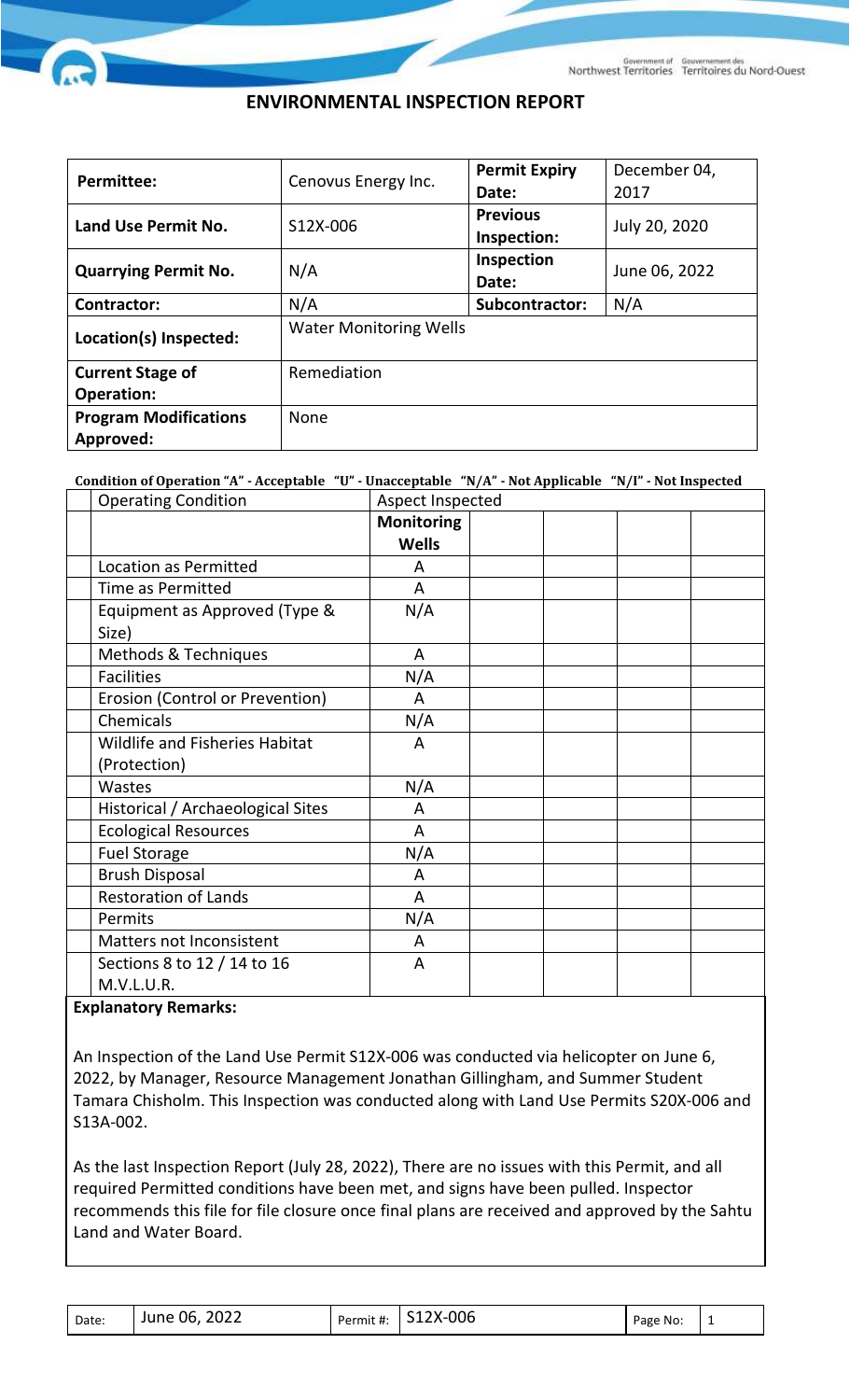Government of Gouvernement des<br>Northwest Territories Territoires du Nord-Ouest

## **ENVIRONMENTAL INSPECTION REPORT**

Representative Signature

Under Signature

Date: June 06, 2022 Permit #: S12X-006 Page No: 2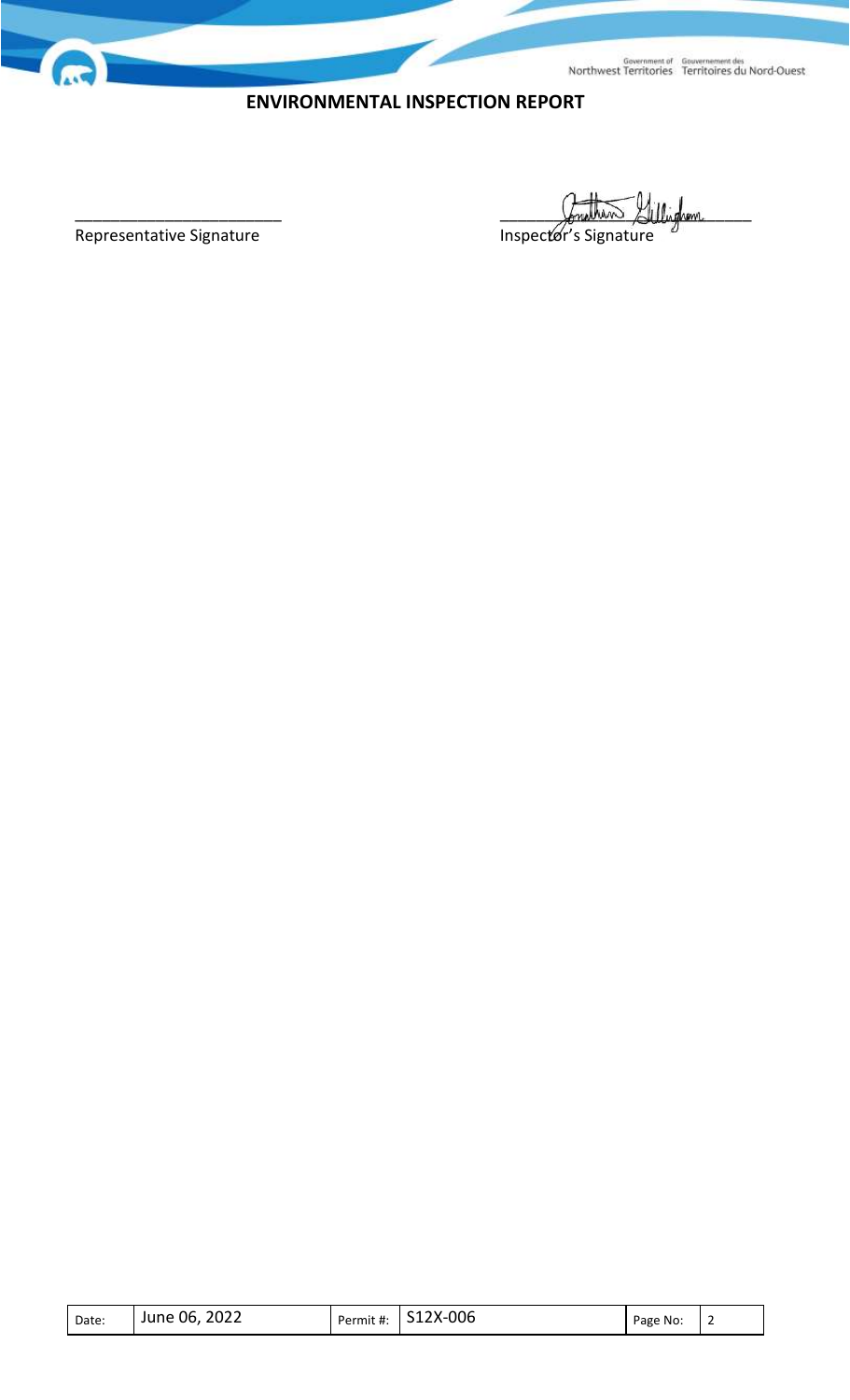$\Omega$ Northwest Territories Territoires du Nord-Ouest **ENVIRONMENTAL INSPECTION REPORT**

Inspection Images:

### **Figure 1**

Monitoring well sites next to H-64



# Monitoring well sites next to H-64



| Date: | 2022<br>J6.<br>June | Permit #: | S12X-006 | Page No: |  |
|-------|---------------------|-----------|----------|----------|--|
|-------|---------------------|-----------|----------|----------|--|